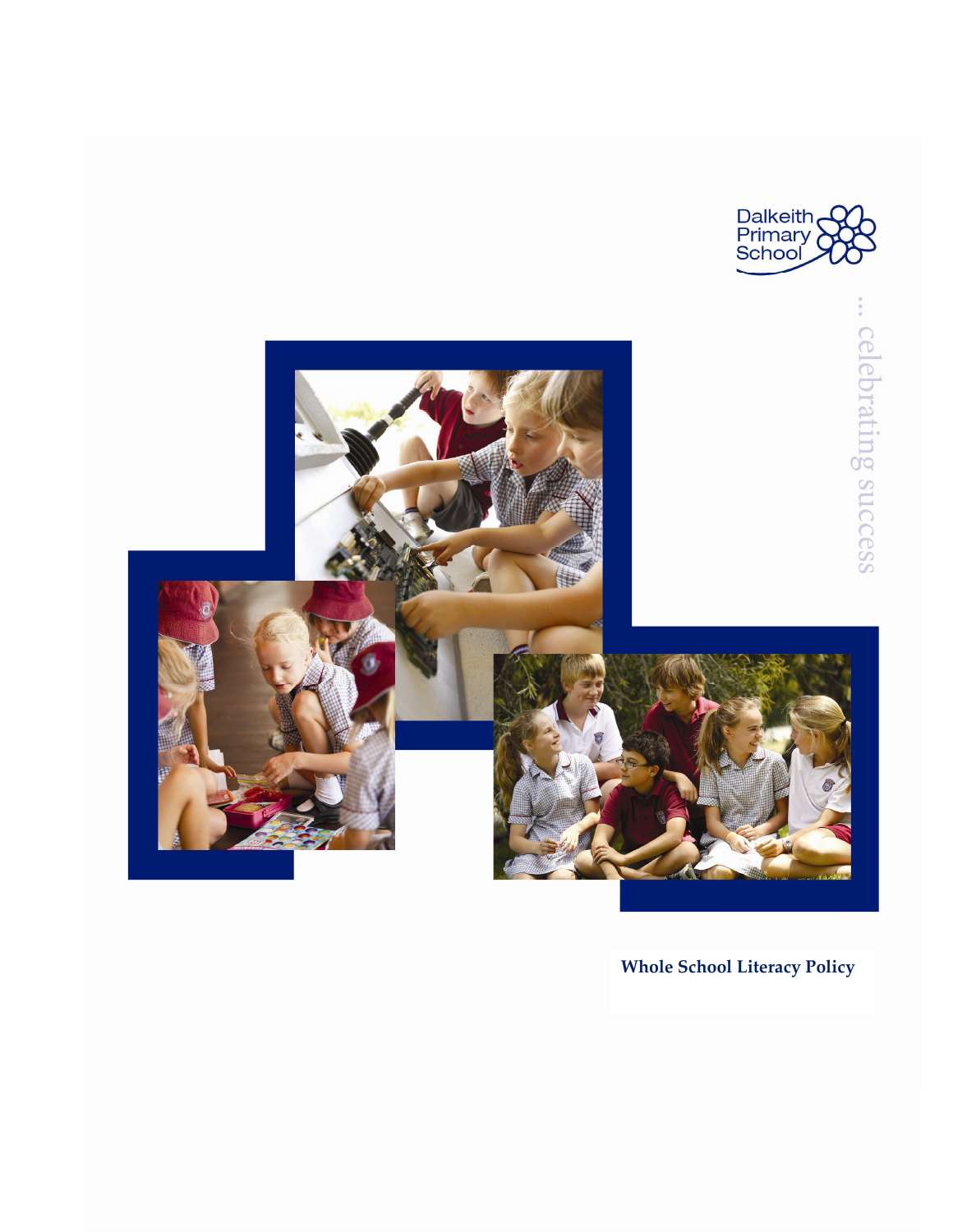## **WHOLE SCHOOL LITERACY POLICY**

#### **Background**

Schools have become increasingly accountable for ensuring that effective literacy strategies and programs are in place to maximise students' learning opportunities and potential.

To demonstrate Dalkeith Primary School is providing students with the best possible chance of meeting National and State targets, our commitment to high expectations for student achievement has been documented following collaborative analysis and planning. The result of the articulation of this commitment in terms of the English outcome is a whole school literacy plan.

## **Rationale**

The whole school literacy plan provides a coordinated approach to the teaching of literacy. It brings with it a change in the culture of literacy teaching at the school and strengthens our shared vision and beliefs in 'How children learn Best'. It ensures that 'teachers, administrators, parents, specialists, and students are all working in synergy to meet high expectations for student achievement' (Gordon and Donnon, p.1, 2003).

## **Beliefs**

Effective planning for literacy improvement requires a shared understanding of the Curriculum Framework Principles of Teaching and Learning and the pedagogy required to support students in progressing their learning.

At Dalkeith Primary School a set of statements developed by staff on 'How Children Learn Best' provides shared common beliefs on teaching, learning and assessment.

- Children learn best when learning is inclusive and recognise and value different learning styles.
- Children learn best when they are involved in their own assessment, through a variety of relevant and ongoing strategies.
- Children learn best when teachers provide an exciting, innovative, enjoyable learning experience.
- Children learn best when they are provided with opportunities to negotiate their own goals within their learning journeys.

The whole school literacy plan provides teachers with the opportunity to explore and articulate expectations for each of the phases of learning, facilitating the notion of a seamless curriculum, rather than a set achievement for each year level.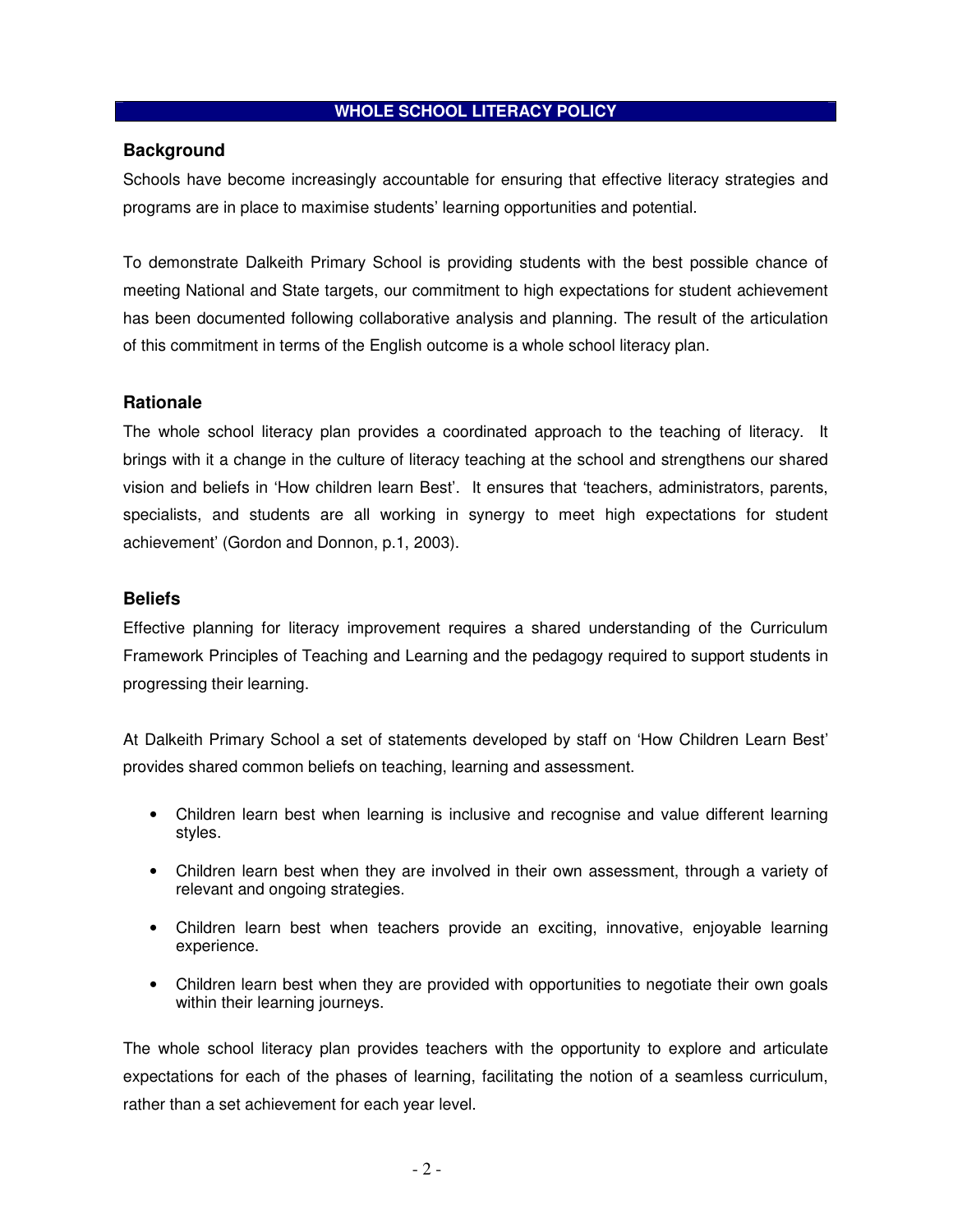Time for whole staff discussions and planning based around beliefs, research, data, expectations and individual student needs is essential in the development and operation of a whole school approach.

The culture Instructional and Pedagogical Leadership and an effective Professional Learning Team model are central to the success of the Whole School Literacy Plan at Dalkeith Primary School.

# **Focus for Planning**



## **Pedagogy**

A shared understanding of effective instructional approaches, class routines, organisation and classroom management is essential to an effective whole school approach to teaching literacy.

Through collaborative planning time, school development days, mentoring programs and professional learning opportunities, teacher's research and discuss teaching strategies and examine findings.

Organisational structures are developed both in classrooms and across the school to maximize outcomes of specific plans eg. cross setting.